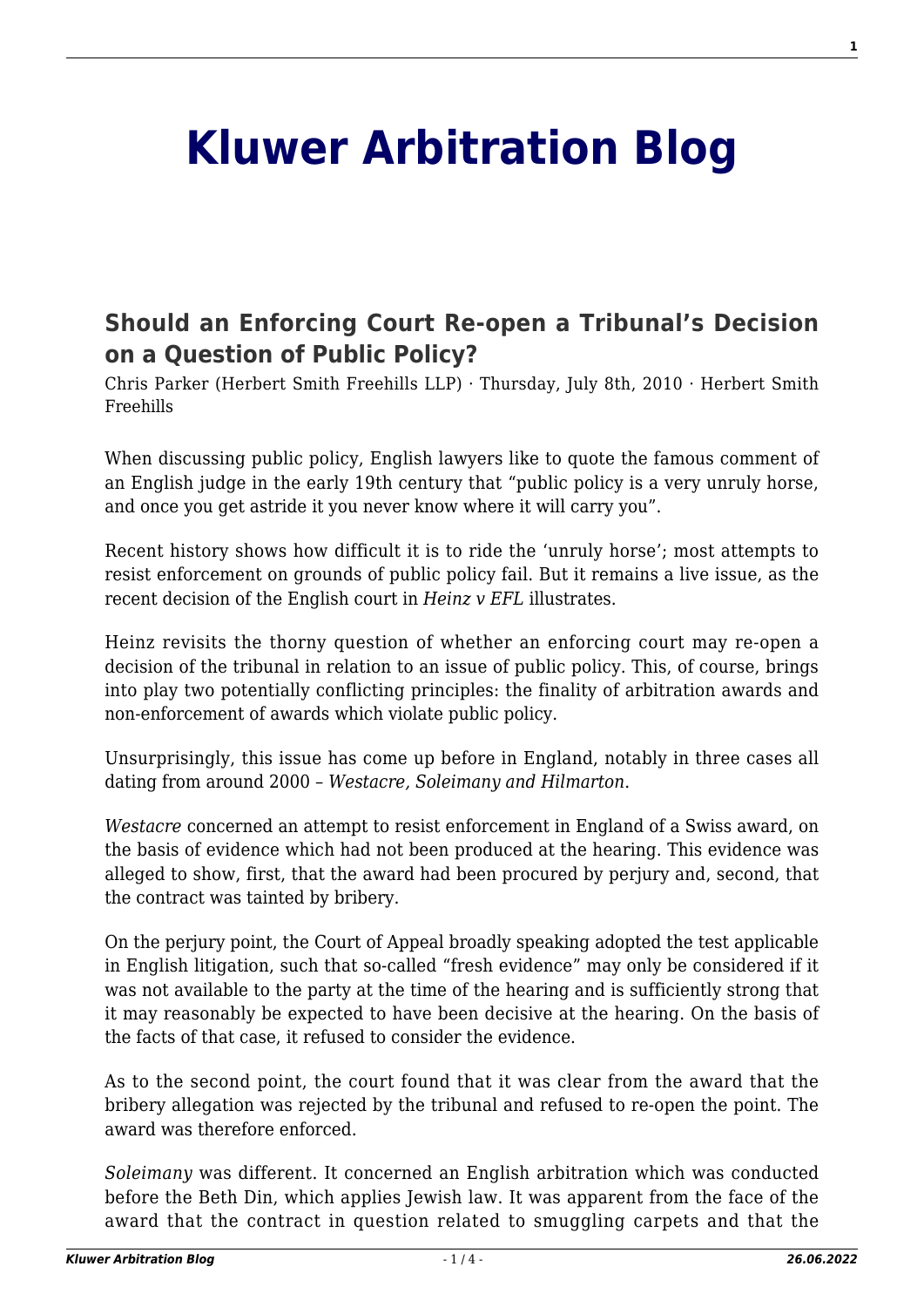arbitrator considered that illegality was irrelevant as a matter of Jewish law. The English court found that it would be against English public policy to enforce an award which in turn enforces an illegal contract, but there was no question of re-opening the arbitrator's findings of fact or law.

In *Hilmarton*, the attempt to resist enforcement of another Swiss award failed. For present purposes, it is sufficient to note that the English court commented that it would be "*quite wrong*" for it to entertain any attempt to go beyond the arbitrator's "*explicit and vital*" finding of fact that there had been no bribery or corrupt activity. That left a question as to whether enforcement could be resisted in England on grounds of illegality under the place of performance which did not offend Swiss law (as the governing law of the contract) or Swiss public policy. The court held it could not and enforced the award. (There is an entirely separate discussion about how *Hilmarton and Soleimany* should be reconciled.)

That brings us then to *Heinz*. In the arbitration (which was seated in Hungary), EFL claimed damages in relation to three distribution agreements between it and third parties. Heinz argued that these distribution agreements were "shams", entered into solely for the purpose of inflating EFL's damages claim. The tribunal found that Heinz had not proved this allegation and awarded EFL damages in relation to those agreements.

Having failed to have the award set aside in the Hungarian courts, Heinz sought to prevent ELF enforcing the award in England on grounds of public policy. It argued – on the basis of fresh evidence it had gathered since the award – that the distribution agreements were forgeries.

The key issue was therefore whether Heinz was entitled to rely on the fresh evidence of forgery to counter the Tribunal's finding as to the distribution agreements – that is, the first limb of the discussion in *Westacre*. On the facts, this boiled down to the question of whether the evidence was reasonably available to Heinz at the time of the hearing.

ELF argued that a reasonable solicitor could have discovered this evidence during the arbitration and that the "fresh evidence" test was not therefore satisfied. The judge held, however, that it was at least arguable that the proper test is whether Heinz and its solicitors should have discovered the evidence (i.e. whether they acted reasonably). He then found that it was arguable that Heinz's failure to investigate "*the opposite camp*" before the hearing did not represent a failure to act reasonably.

Pausing there for some technical background, this was a summary judgment application, which meant that ELF had to show that Heinz's arguments had no real prospect of success. The judge's finding that Heinz's position was arguable was therefore sufficient to dispose of the application, such that the case will now proceed to trial.

So what does *Heinz* mean? On its face, it is limited to cases where a party argues, based on fresh evidence, that an award has been obtained fraudulently. It is different, therefore, to cases like *Hilmarton* or the bribery limb of *Westacre*. But the point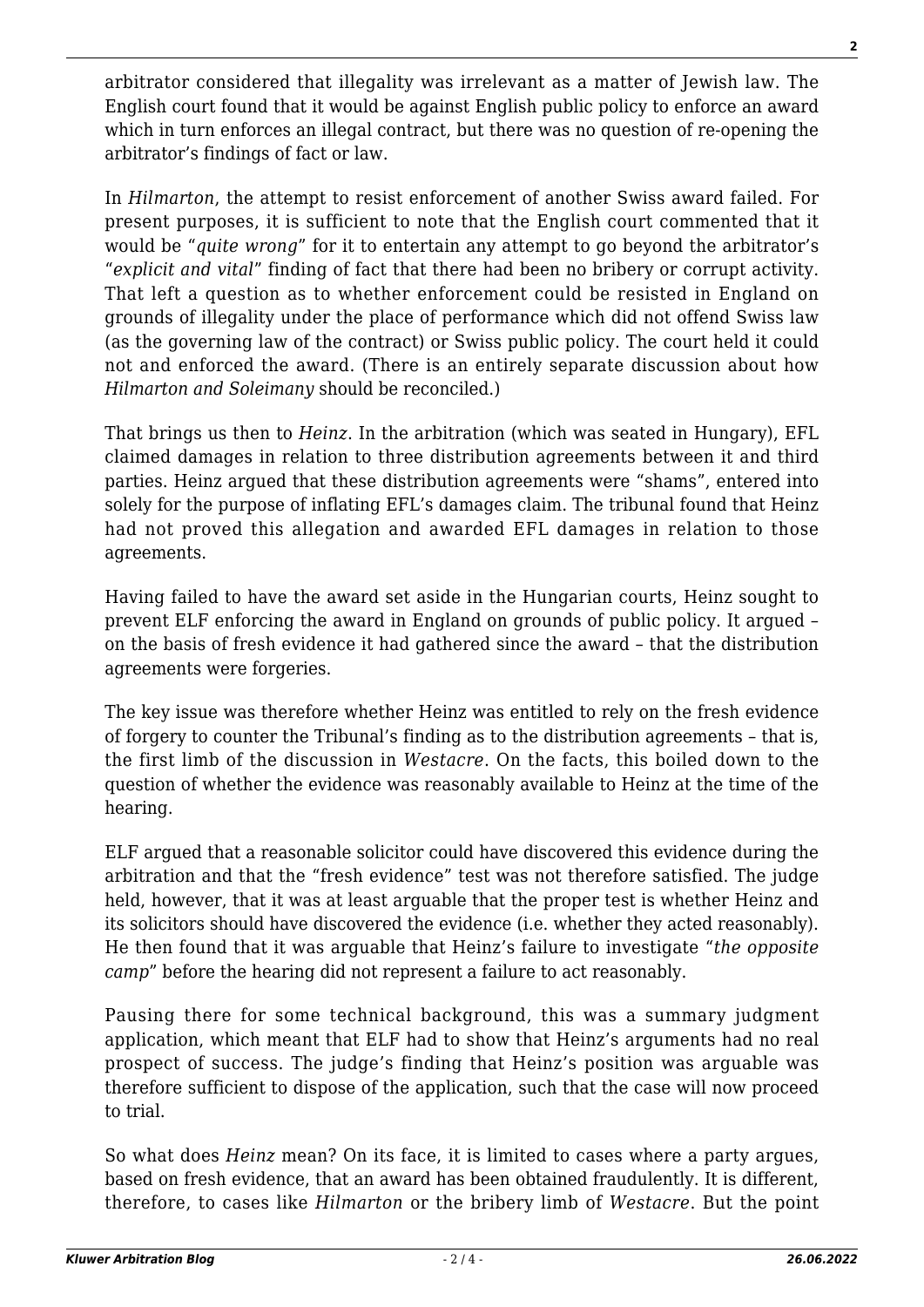remains that alleging perjury or fraud in obtaining an award is still another way of seeking to re-open a tribunal's findings of fact in enforcement proceedings. As was observed in the first instance court in *Westacre*, it represents an open invitation for a disappointed party to re-litigate a New York Convention award at the enforcement stage.

This invitation is, however, limited to situations where the disappointed party can point to fresh evidence. Much depends, therefore, on where the line is drawn in terms of the admissibility of such evidence. This should be explored at trial in *Heinz*, making it one to keep an eye on.

*To make sure you do not miss out on regular updates from the Kluwer Arbitration Blog, please subscribe [here](http://arbitrationblog.kluwerarbitration.com/newsletter/). To submit a proposal for a blog post, please consult our [Editorial Guidelines.](http://arbitrationblog.kluwerarbitration.com/editorial-guidelines/)*

## **Profile Navigator and Relationship Indicator**

Offers 6,200+ data-driven arbitrator, expert witness and counsel profiles and the ability to explore relationships of 13,500+ arbitration practitioners and experts for potential conflicts of interest.

[Learn how](https://www.wolterskluwer.com/en/solutions/kluwerarbitration/practiceplus?utm_source=arbitrationblog&utm_medium=articleCTA&utm_campaign=article-banner) **[Kluwer Arbitration Practice Plus](https://www.wolterskluwer.com/en/solutions/kluwerarbitration/practiceplus?utm_source=arbitrationblog&utm_medium=articleCTA&utm_campaign=article-banner)** [can support you.](https://www.wolterskluwer.com/en/solutions/kluwerarbitration/practiceplus?utm_source=arbitrationblog&utm_medium=articleCTA&utm_campaign=article-banner)



This entry was posted on Thursday, July 8th, 2010 at 2:58 pm and is filed under [Enforcement](http://arbitrationblog.kluwerarbitration.com/category/enforcement/), [Europe](http://arbitrationblog.kluwerarbitration.com/category/europe/), [Public Policy](http://arbitrationblog.kluwerarbitration.com/category/public-policy/)